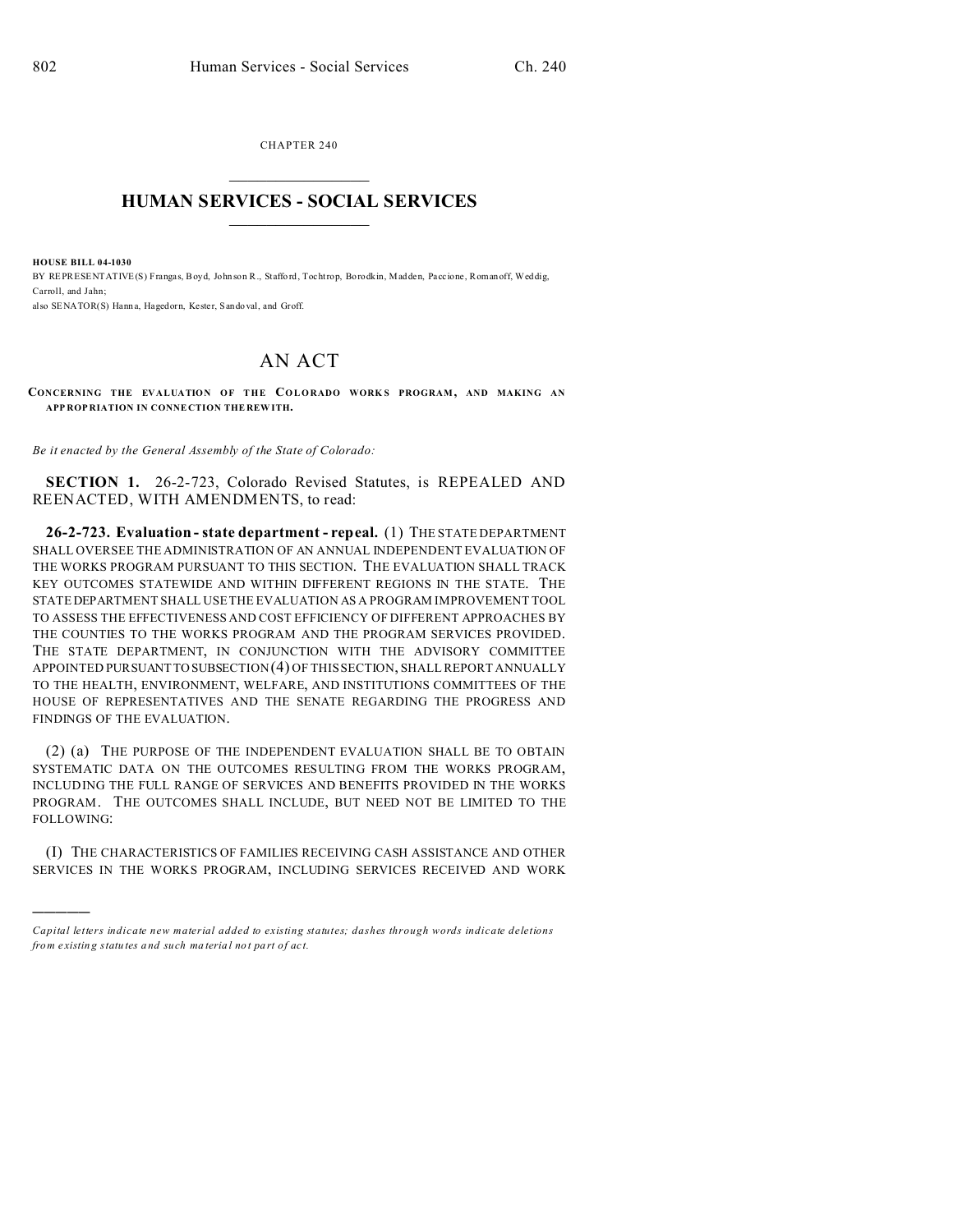ACTIVITIES PARTICIPATED IN AND THE LENGTH OF THAT PARTICIPATION;

(II) THE AVAILABILITY OF APPROPRIATE SERVICES TO ENABLE FAMILIES TO MOVE OFF CASH ASSISTANCE INTO EMPLOYMENT AND TOWARD LONG-TERM SELF-SUFFICIENCY;

(III) THE WELL-BEING OF CHILDREN IN FAMILIES WHO RECEIVE CASH ASSISTANCE OR IN FAMILIES WHO ARE NO LONGER RECEIVING CASH ASSISTANCE;

(IV) THE NUMBER OF FAMILIES WHO NO LONGER RECEIVE CASH ASSISTANCE DUE TO INCOME EARNED THROUGH EMPLOYMENT OR DUE TO OTHER REASONS;

(V) THE EARNINGS OF FAMILIES WHO LEAVE THE WORKS PROGRAM;

(VI) THE NUMBER OF PARENTS WHO LEAVE THE WORKS PROGRAM WHO REMAIN EMPLOYED;

(VII) THE NUMBER OF FAMILIES WHO RETURN TO CASH ASSISTANCE;

(VIII) THE NUMBER OF FORMER PARTICIPANTS WHO ARE MOVING TO LONG-TERM SELF-SUFFICIENCY;

(IX) THE IMPACT OF THE WORKS PROGRAM ON COLORADO'S MEDICAID, CHILD CARE, AND CHILD WELFARE PROGRAMS; AND

(X) THE EFFECTIVENESS OF THE WORKS PROGRAM IN PROVIDING SERVICES AND BENEFITS TO FAMILIES TO HELP THEM MOVE TO LONG-TERM SELF-SUFFICIENCY.

(b) THE EVALUATION SHALL REPORT ON THESE OUTCOMES FOR THE STATE AS A WHOLE AND FOR THE REGIONS WITHIN THE STATE. THE STATE DEPARTMENT SHALL IDENTIFY REGIONS BASED ON GEOGRAPHY AND SIMILARITIES IN ECONOMIC AND SOCIAL CHARACTERISTICS.

(c) THE EVALUATION SHALL IDENTIFY APPROACHES THAT HAVE BEEN DEVELOPED AND IMPLEMENTED TO ADDRESS CHALLENGES FACING PARTICIPANTS IN THE WORKS PROGRAM AND SHALL PROVIDE ANALYSES OF THE EFFECTIVENESS AND COST EFFICIENCY OF THESE APPROACHES.

(d) THE EVALUATION SHALL NOT BE DUPLICATIVE OF THE STATE DEPARTMENT'S MONITORING AND OVERSIGHT RESPONSIBILITIES PURSUANT TO SECTION26-2-712 NOR SHALL THE EVALUATION SEEK TO ADDRESS ANY INDIVIDUAL COUNTY'S PERFORMANCE CONTRACT WITH THE STATE DEPARTMENT.

(e) THE STATE DEPARTMENT SHALL PROVIDE ANY NECESSARY TECHNICAL ASSISTANCE TO THE COUNTIES FOR THE PURPOSE OF THE EVALUATION.

(f) THE STATE DEPARTMENT AND THE ADVISORY COMMITTEE, ESTABLISHED IN SUBSECTION (4) OF THIS SECTION, MAY ATTACH COMMENTS TO EACH FINAL EVALUATION.

(g) NO LATER THAN AUGUST 31 OF EACH YEAR, THE STATE DEPARTMENT SHALL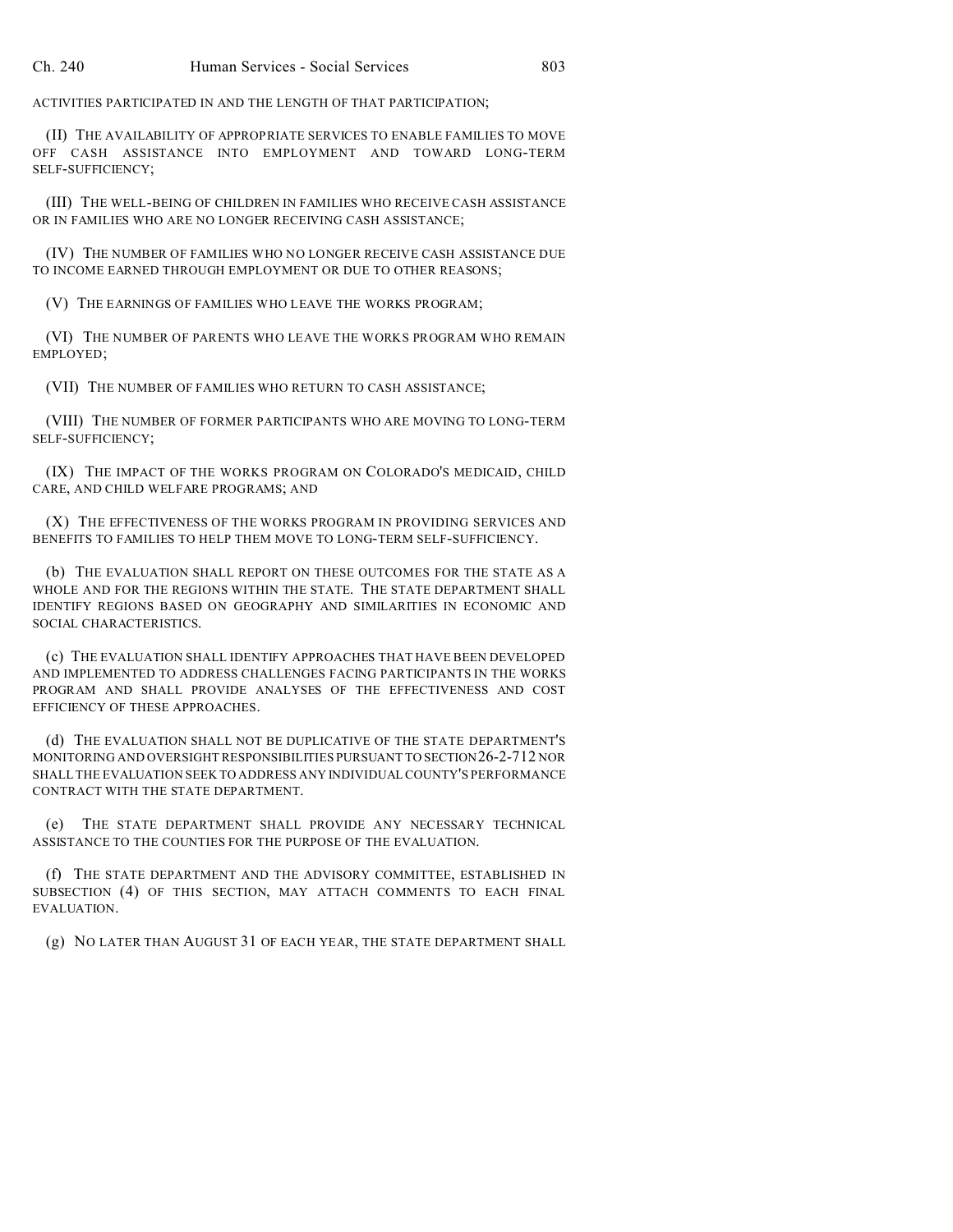DEVELOP AN ANNUAL EVALUATION PLAN SPECIFYING THE EVALUATION'S SCOPE OF WORK.

(3) (a) NO LATER THAN SEPTEMBER 30, 2004, THE STATE DEPARTMENT SHALL ISSUE A REQUEST FOR PROPOSALS FOR A PUBLIC OR PRIVATE ENTITY TO CONDUCT THE EVALUATION. THE REQUEST FOR PROPOSALS SHALL ENCOURAGE BIDS THAT INCLUDE PARTICIPATION BY STATE-SUPPORTED AND PRIVATE INSTITUTIONS OF HIGHER EDUCATION IN COLORADO. THE REQUEST FOR PROPOSALS SHALL ALLOW FOR SUBCONTRACTING OF WORK UNDER THE CONTRACT WITH THE APPROVAL OF THE STATE DEPARTMENT. THE PRIMARY CONTRACTOR SHALL BE RESPONSIBLE FOR ALL WORK DONE UNDER THE CONTRACT.

(b) THE EVALUATION DATA COLLECTED PURSUANT TO THIS SECTION SHALL BE PUBLIC INFORMATION. THE STATE DEPARTMENT SHALL REQUIRE THE EVALUATION CONTRACTOR TO IMPLEMENT SUITABLE MEASURES TO PROTECT THE CONFIDENTIALITY OF EACH COLORADO WORKS PARTICIPANT.

(4) (a) THE STATE DEPARTMENT SHALL SEEK THE INPUT OF AN INDEPENDENT ADVISORY COMMITTEE ON ALL STAGES OF THE EVALUATION, INCLUDING BUT NOT LIMITED TO:

(I) DEVELOPING THE REQUEST FOR PROPOSALS;

(II) SELECTING THE CONTRACTORS WHO CARRY OUT THE EVALUATION, INCLUDING APPROVING SUBCONTRACTORS IDENTIFIED AFTER THE CONTRACT IS AWARDED;

(III) DEVELOPING THE SCOPE OF WORK FOR EACH YEAR OF THE EVALUATION;

(IV) COMMENTING ON DRAFT REPORTS AND RECOMMENDATIONS SUBMITTED BY THE CONTRACTORS;

(V) DEVELOPING RECOMMENDATIONS FOR ADMINISTRATIVE OR LEGISLATIVE ACTIONS BASED ON THE FINDINGS OF THE EVALUATION.

(b) THE EXECUTIVE DIRECTOR SHALL APPOINT THE ADVISORY COMMITTEE, WHICH AT A MINIMUM SHALL INCLUDE REPRESENTATIVES FROM A STATEWIDE ASSOCIATION OF COUNTIES, REPRESENTATIVES OF COUNTIES NOT REPRESENTED BY A STATEWIDE ASSOCIATION, REPRESENTATIVES OF ADVOCATE GROUPS, AND MEMBERS OF THE PUBLIC.

(c) THE EXECUTIVE DIRECTOR SHALL APPOINT THE CHAIR OF THE ADVISORY COMMITTEE AFTER CONSULTATION WITH THE CHAIRPERSONS OF THE HEALTH, ENVIRONMENT, WELFARE, AND INSTITUTIONS COMMITTEES OF THE HOUSE OF REPRESENTATIVES AND THE SENATE. THE CHAIRPERSONS OF THE HEALTH, ENVIRONMENT, WELFARE, AND INSTITUTIONS COMMITTEES OF THE HOUSE OF REPRESENTATIVES AND THE SENATE, OR THE CHAIRPERSONS' DESIGNEE, SHALL BE EX-OFFICIO MEMBERS OF THE ADVISORY COMMITTEE.

(d) MEMBERS OF THE ADVISORY COMMITTEE SHALL RECEIVE ALL DRAFT FINAL REPORTS FROM THE EVALUATION CONTRACTORS.